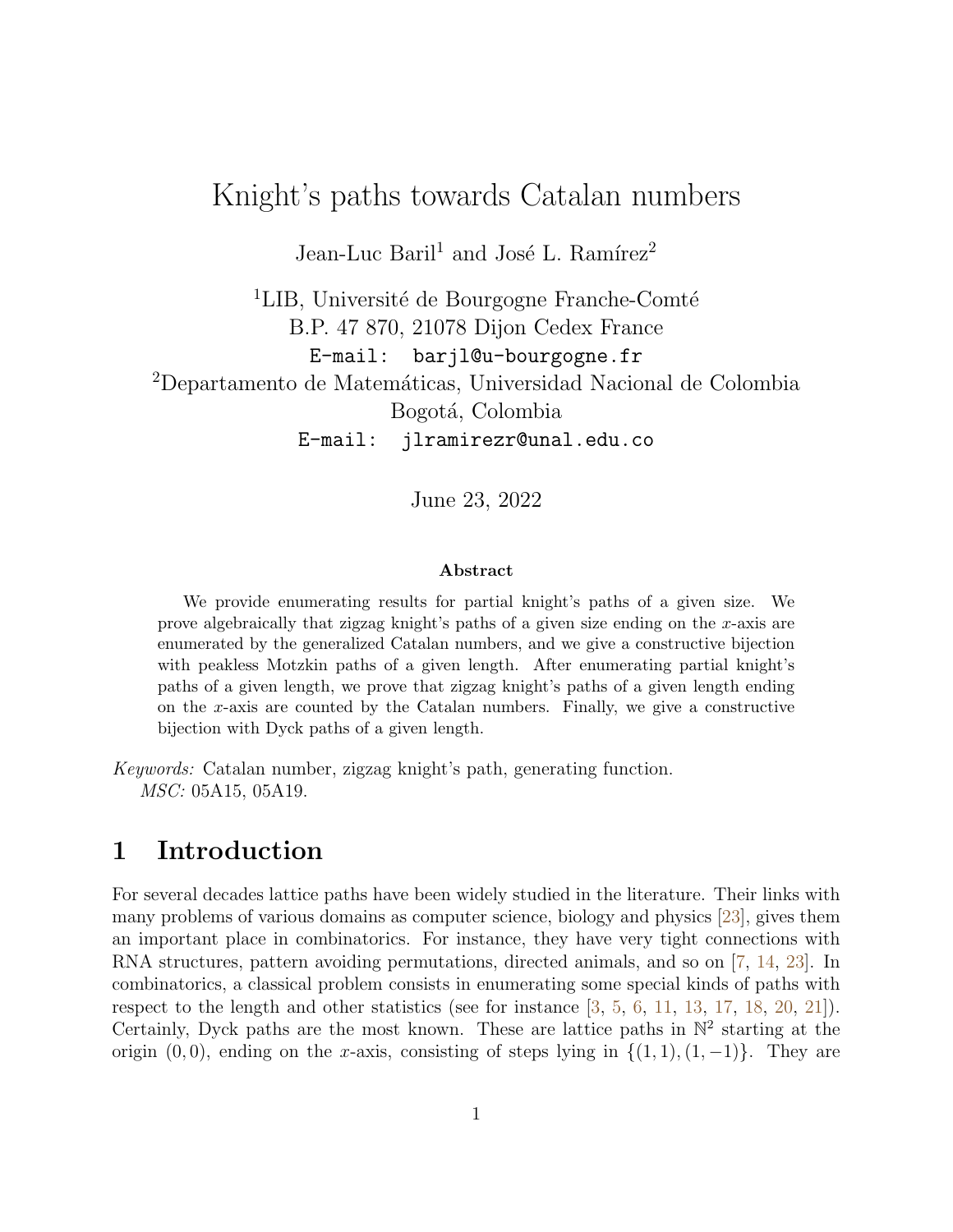enumerated (with respect to the number of steps) by the famous Catalan numbers (see [A000108](https://oeis.org/A000108) in Sloane's On-line Encyclopedia of Integer Sequences [\[22\]](#page-15-5)).

In this work we deal with several classes of knight's paths (see [\[16\]](#page-14-7)), i.e., lattice paths in  $\mathbb{N}^2$  starting at  $(0,0)$ , and consisting of right-moves of a knight in the game of chess (a rightmove of a knight is a jump from left to right from one corner of any two-by-three rectangle to the opposite corner on a chessboard). Figure [1](#page-1-0) shows the four possible right-moves of a knight. It is worth noticing that knight's paths always start at the origin and go to the right at each step. Therefore, this work is not related to the well known mathematical problem about the walk of a knight on a chessboard, namely the knight's tour problem  $|12|$ , which consists in finding a sequence of moves on a chessboard such that the knight visits every square exactly once.



<span id="page-1-0"></span>Figure 1: The four possible right-moves of a knight on a chessboard.

More formally, a knight's path is defined by a starting point  $(0,0)$ , it consists of steps lying in  $S = \{(1, 2), (1, -2), (2, 1), (2, -1)\}\$ , and it never goes below the x-axis. The length of a path is the number of its steps, and the size of a path is the abscissa of its last point. We denote by  $\epsilon$  the empty path, i.e., the path of length zero (or equivalently of size 0). The height of a point  $(x, y)$  of a path is the ordinate y. We refer to Figure [2](#page-1-1) for two examples of knight's paths where the heights of the last points are 0 and 2, respectively. Defining  $N = (1, 2), N = (1, -2), E = (2, 1), \text{ and } \overline{E} = (2, -1), \text{ these two paths can be written}$ as NENNEENEENEN and NENNEENEENNE. Knight's paths of a given size and ending on the x-axis have been enumerated in  $[16]$ . On the other hand, there are enumerative results for knight's paths of a given length which are in one-to-one correspondence with basketball walks in the first quarter plane (see for instance  $[1, 4, 8, 9]$  $[1, 4, 8, 9]$  $[1, 4, 8, 9]$  $[1, 4, 8, 9]$  $[1, 4, 8, 9]$  $[1, 4, 8, 9]$  $[1, 4, 8, 9]$ ). We will recall some of these results at the beginning of Sections 2 and 3.



<span id="page-1-1"></span>Figure 2: The left drawing shows a knight's path of size 18 which also is a knight's path of length 12. The right drawing shows a knight's path of size 18 (or a knight's path of length 12) ending at height 2.

In this paper, we will focus on a special kind of knight's paths that are enumerated by Catalan and generalized Catalan numbers (see [A000108](https://oeis.org/A000108) and [A004148](https://oeis.org/A004148) in [\[22\]](#page-15-5)). More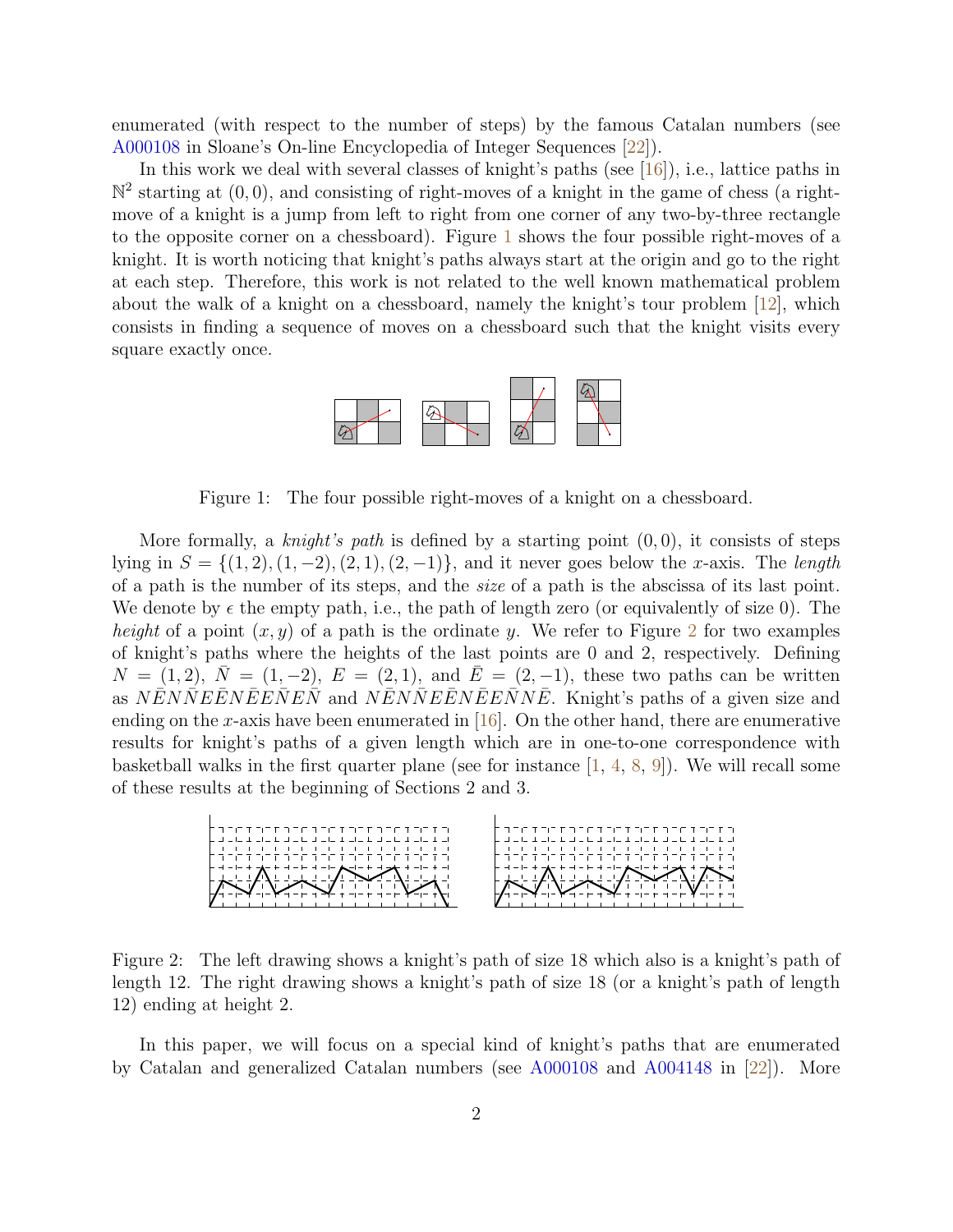precisely, we will consider knight's paths with the additional property that two consecutive moves (also called steps) cannot be in the same direction, i.e., two consecutive steps  $(a, b)$ and  $(c, d)$  lying in S must satisfy  $b \cdot d < 0$ . A knight's path with this property will be called a zigzag knight's path, or zigzag path for short. Notice that the two paths on Figure [2](#page-1-1) are zigzag paths.

Outline of the paper. In Section 2, we provide enumerating results for partial knight's paths (prefixes of knight's paths) of a given size. We make a similar study for partial zigzag paths of a given size. We prove that zigzag paths of a given size ending on the x-axis are enumerated by the generalized Catalan numbers, and the total number of partial zigzag paths of a given size are enumerated as the symmetric secondary structures of RNA molecules with a given number of nucleotides. Next, we give a constructive one-to-one correspondence between zigzag paths of size n and peakless Motzkin paths of length  $n + 1$ .

In Section 3, we provide enumerating results for partial zigzag knight's paths of a given length. We prove that zigzag paths of a given length ending on the  $x$ -axis are enumerated by the Catalan numbers, and the total number of partial zigzag paths of a given length are enumerated by the central binomial coefficient. Finally, we give a constructive one-to-one correspondence between zigzag paths of length n and Dyck paths of semilength  $n + 1$ .

## 2 Knight's paths of a given size

In [\[16\]](#page-14-7), Labelle and Yeh provide generating function for the number of knight's paths of size  $n$  ending on the  $x$ -axis:

$$
A(z) = \frac{1 + 2z + \sqrt{1 - 4z + 4z^2 - 4z^4} - \sqrt{2}\sqrt{1 - 4z^2 - 2z^4 + (2z + 1)\sqrt{1 - 4z + 4z^2 - 4z^4}}}{4z^2}.
$$

The first terms of the series expansion are

$$
1 + z2 + 3z4 + 2z5 + 12z6 + 14z7 + 54z8 + 86z9 + 274z10 + 528z11,
$$

and the sequence of coefficients corresponds to [A005220](https://oeis.org/A005220) in [\[22\]](#page-15-5). The generating function  $A(z)$  satisfies the functional equation

$$
z4A(z)4 - (2z3 + z2)A(z)3 + (z4 + 2z2 + 2z)A(z)2 - (2z + 1)A(z) + 1 = 0.
$$

#### 2.1 Partial knight's paths

In this part, we count partial knight's paths of a given size, i.e., prefixes of knight paths ending at a given abscissa. For  $k \geq 0$ , we consider the generating function  $f_k = f_k(z)$  (resp.  $g_k = g_k(z)$ , where the coefficient of  $z^n$  in the series expansion is the number of partial knight's paths of size n ending at height k with an up-step N or E, (resp. with a down-step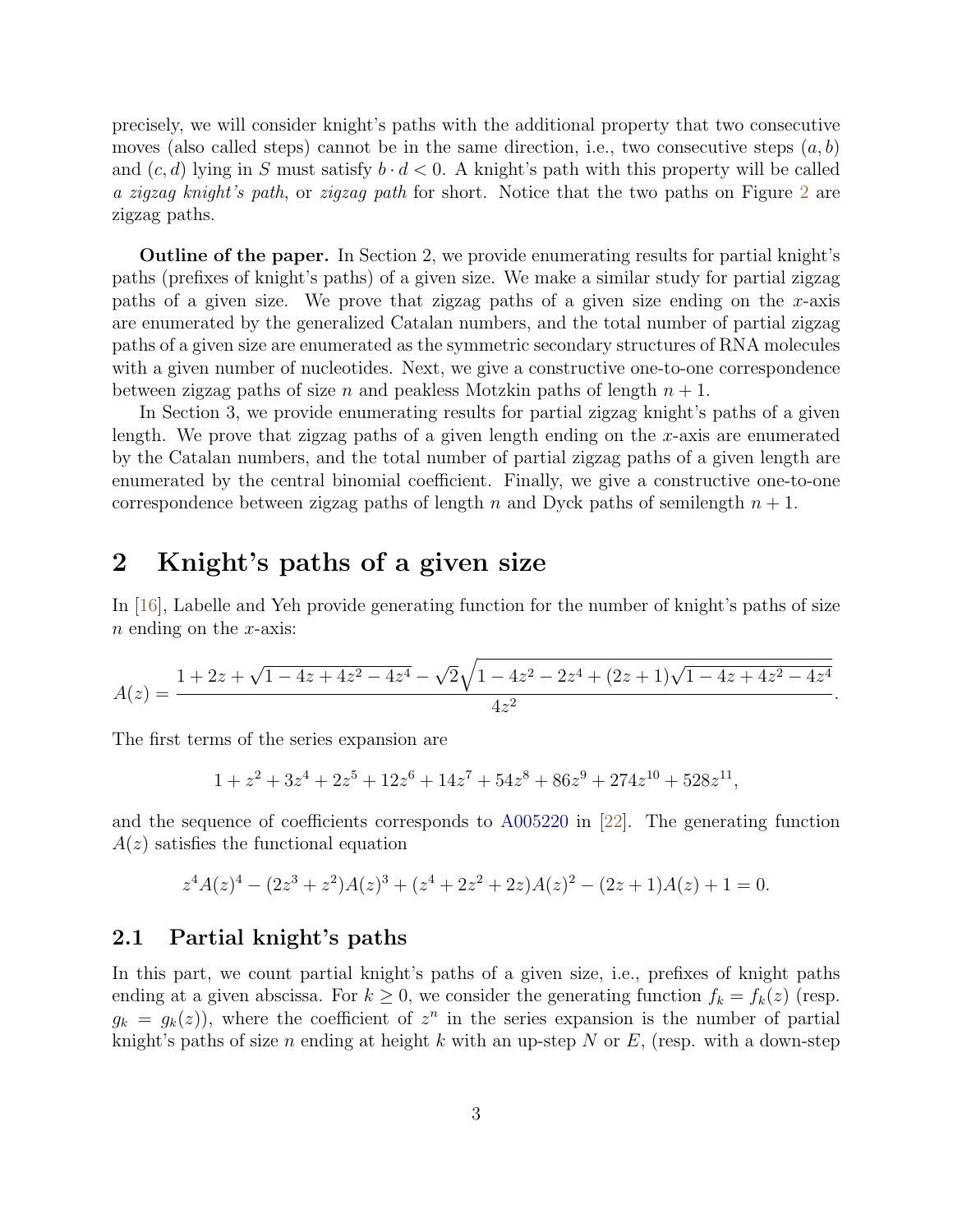$\overline{N}$  or  $\overline{E}$ ). So, we easily obtain the following equations:

<span id="page-3-0"></span>
$$
f_0 = 1, \text{ and } f_1 = z^2(f_0 + g_0),
$$
  
\n
$$
f_k = z^2(f_{k-1} + g_{k-1}) + z(f_{k-2} + g_{k-2}), \quad k \ge 2,
$$
  
\n
$$
g_k = z^2(f_{k+1} + g_{k+1}) + z(f_{k+2} + g_{k+2}), \quad k \ge 0.
$$
\n(1)

Now, we introduce the bivariate generating functions

$$
F(u, z) = \sum_{k \ge 0} u^k f_k(z)
$$
 and  $G(u, z) = \sum_{k \ge 0} u^k g_k(z)$ .

For short, we use the notation  $F(u)$ ,  $G(u)$ ,  $f_k$ , and  $g_k$  for these functions. Summing the recursions in  $(1)$ , we have:

$$
F(u) = 1 + z^2 \sum_{k \ge 1} u^k (f_{k-1} + g_{k-1}) + z \sum_{k \ge 2} u^k (f_{k-2} + g_{k-2})
$$
  
= 1 + z<sup>2</sup>u(F(u) + G(u)) + zu<sup>2</sup>(F(u) + G(u))  
= 1 + zu(z + u)(F(u) + G(u)),  

$$
G(u) = z^2 \sum_{k \ge 0} u^k (f_{k+1} + g_{k+1}) + z \sum_{k \ge 0} u^k (f_{k+2} + g_{k+2})
$$
  
= 
$$
\frac{z^2}{u}(F(u) - 1 + G(u) - g_0) + \frac{z}{u^2}(F(u) - 1 - uf_1 + G(u) - g_0 - ug_1),
$$

where  $g_0 = G(0)$  is the generating function for the number of knight's paths ending on the x-axis with respect to the size, i.e.,  $g_0 = A(z) - 1$ , and  $g_1$  is the generating function for the number of partial knight's paths ending at height 1 with a down-step  $\bar{N}$  or  $\bar{E}$ . Then,  $g_1$  is the difference between the generating function  $A_1(z)$  for the number of knight's paths ending at height 1, and the generating function for the number of knight's paths ending at height 1 with the step  $E = (2, 1)$ , i.e.  $g_1 = A_1(z) - z^2(g_0 + 1)$  where  $A_1(z)$  is given in [\[16\]](#page-14-7) as follows:

$$
A_1(z) = z^2 A(z)^2 (1 - zA(z))^{-1}.
$$

Solving the above functional equations, we deduce

$$
F(u) = \frac{uz^2A(z)(u^2z + uz^2 + u + z) + u^2z^2A_1(z)(u + z) + uz^2 - u^2 + z}{u^4z + u^3z^2 + uz^2 - u^2 + z},
$$

$$
G(u) = -\frac{(A(z)(u^3z^2 + u^2z^3 + u^2z + uz^2 - uz - 1) + A_1(z)(u^3z + u^2z^2 - u) + zu + 1)z}{u^4z + u^3z^2 + uz^2 - u^2 + z},
$$
  

$$
F(u) + G(u) = \frac{z(uz + 1)A(z) + uzA_1(z) - u^2}{u^4z + u^3z^2 + uz^2 - u^2 + z}.
$$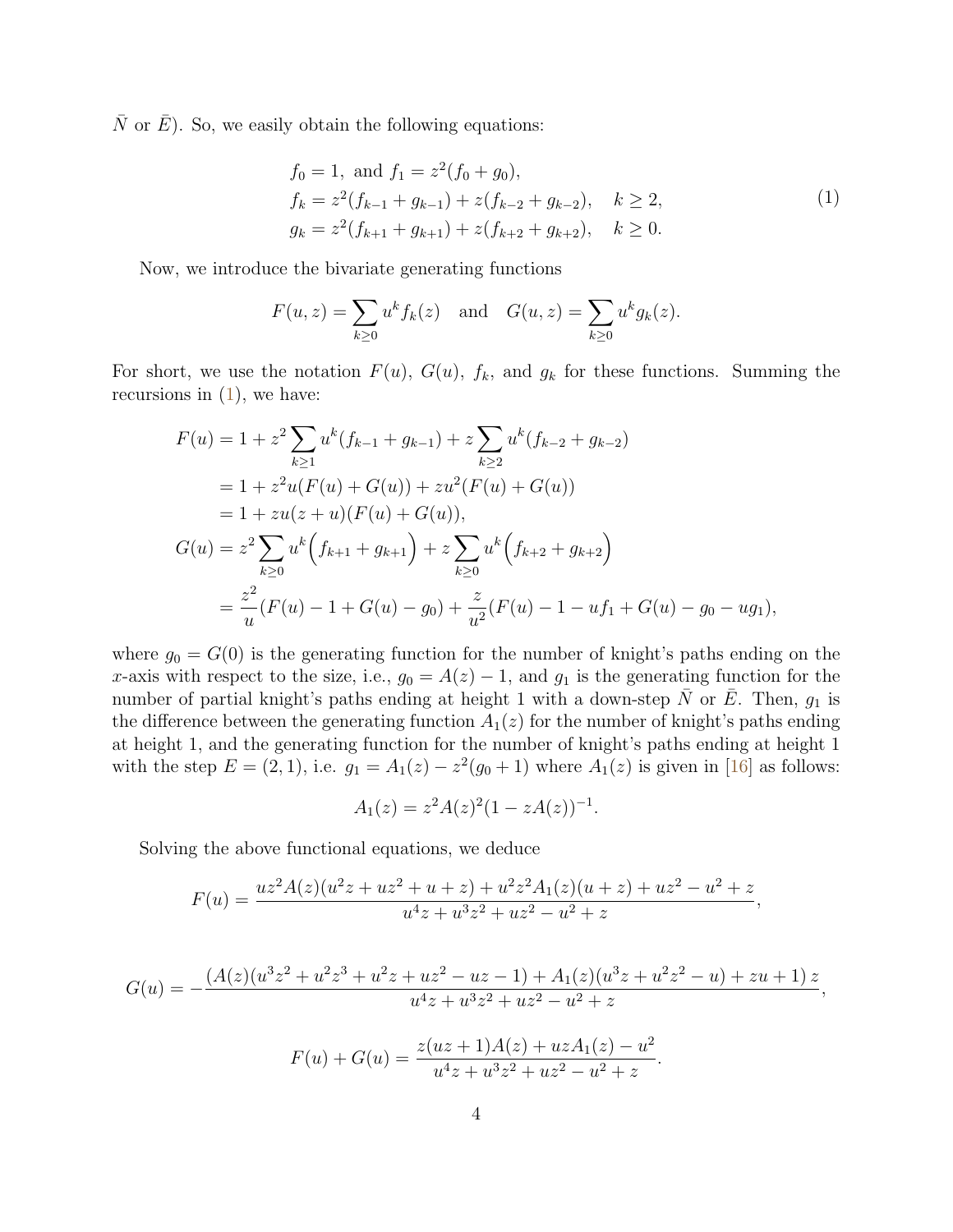The first terms of its series expansion are

$$
1 + u2z + (1 + u + u4)z2 + (u + 2u2 + 2u3 + u6)z3 + (3 + u + u2 + 2u3 + 3u4 + 3u5 + u8)z4 + (2 + 4u + 9u2 + 8u3 + 3u4 + 3u5 + 4u6 + 4u7 + u10)z5.
$$

Notice that the array  $[z<sup>n</sup>u<sup>k</sup>](F(u) + G(u))$  corresponds to [A096587.](https://oeis.org/A096587) Figure [3](#page-4-0) shows the knight's path of length 5 ending at height 1.



<span id="page-4-0"></span>Figure 3: Knight's path of size 5 ending at height 1.

Naturally, we retrieve the generating function for the knight's paths ending on the  $x$ -axis  $F(0) + G(0) = A(z)$ . Moreover, the generating function for the total number of partial knight's paths with respect to the size is

$$
F(1) + G(1) = \frac{z(z+1)A(z) + zA_1(z) - 1}{2z^2 + 2z - 1}.
$$

The first terms of its series expansion are

$$
1 + z + 3z2 + 6z3 + 16z4 + 38z5 + 99z6 + 248z7 + 646z8 + 1659z9 + 4342z10,
$$

and the sequence of coefficients corresponds to [A096588](https://oeis.org/A096588) in [\[22\]](#page-15-5).

Since it seems difficult to obtain closed forms for  $f_k$  and  $g_k$ , we only give the first terms of the series expansions of  $[u^k](F(u) + G(u))$  for three values of  $k$   $(k = 0, 1, 2)$ :

- $1 + z^2 + 3z^4 + 2z^5 + 12z^6 + 14z^7 + 54z^8 + 86z^9$
- $z^2 + z^3 + 3z^4 + 4z^5 + 12z^6 + 22z^7 + 61z^8 + 128z^9$ ,
- $z + 2z^3 + z^4 + 9z^5 + 10z^6 + 42z^7 + 64z^8 + 213z^9$ ,

which correspond respectively to [A005220](https://oeis.org/A005220) and [A005221](https://oeis.org/A005221) in [\[22\]](#page-15-5) for the first two. The third sequence does not appear in [\[22\]](#page-15-5).

#### 2.2 Zigzag knight's paths

In this part, we count partial zigzag knight's paths of a given size. We keep the notation of the previous section in the context of zigzag paths. Then, we easily have the following equations:

$$
f_0 = 1, \quad f_1 = z^2(f_0 + g_0), \text{ and } f_2 = z(f_0 + g_0 + zg_1),
$$
  
\n
$$
f_k = z^2 g_{k-1} + zg_{k-2}, \quad k \ge 3,
$$
  
\n
$$
g_k = z^2 f_{k+1} + z f_{k+2}, \quad k \ge 0,
$$
\n(2)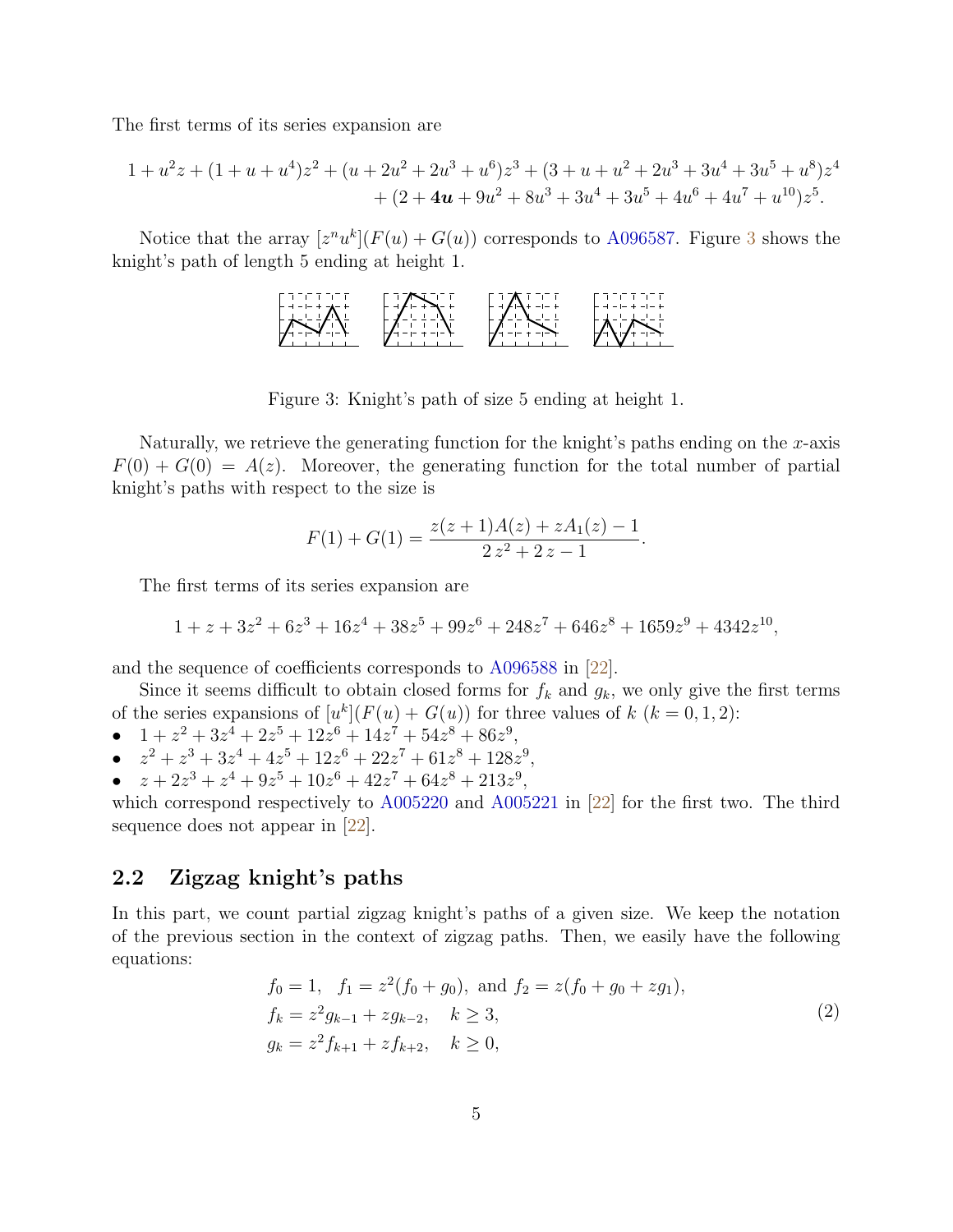Summing these recursions, we obtain:

$$
F(u) = 1 + zu(z+u)(1+G(u)),
$$
  
\n
$$
G(u) = \frac{z^2}{u}(F(u) - 1) + \frac{z}{u^2}(F(u) - 1 - uz^2(1+g_0)),
$$

where  $g_0 = G(0)$  is the generating function for the number of non-empty zigzag paths ending on the x-axis with respect to the size.

Solving these functional equations, we deduce

$$
F(u) = \frac{g_0 u^2 z^4 + g_0 u z^5 + u^2 z^4 + u z^5 + u^2 z^3 + u z^4 - u^3 z - u^2 z^2 + u z^2 + z^3 - u}{u^2 z^3 + u z^4 + u z^2 + z^3 - u}
$$

and

$$
G(u) = \frac{z^2(-u^2z - uz^2 + g_0z - u)}{u^2z^3 + uz^4 + uz^2 + z^3 - u}.
$$

In order to compute  $g_0$ , we use the kernel method on  $G(u)$  (see [\[2\]](#page-14-12)). We have

$$
G(u) = \frac{z^2(-u^2z - uz^2 + g_0z - u)}{z^3(u - s)(u - r)},
$$

where

$$
r = \frac{1 - z^4 - z^2 - \sqrt{z^8 - 2z^6 - z^4 - 2z^2 + 1}}{2z^3},
$$
\n(3)

<span id="page-5-0"></span>.

and

$$
s = \frac{1 - z^4 - z^2 + \sqrt{z^8 - 2z^6 - z^4 - 2z^2 + 1}}{2z^3}
$$

It suffices to plug  $u = r$  in the numerator of  $G(u)$ . Then,  $g_0$  satisfies  $-r^2z - rz^2 + g_0z - r = 0$ , which implies that

$$
g_0 = \frac{r}{z^3} - 1.
$$

After this, and using  $sr = 1$ , we simplify of both, numerators and denominators, in  $F(u)$ and  $G(u)$  by factorizing them with  $(u - r)$ .

<span id="page-5-1"></span>**Theorem 1** The bivariate generating functions  $F(u)$ ,  $G(u)$ , and  $F(u) + G(u)$  are given by

$$
F(u) = \frac{ru(u+z)}{z^2(1-ru)} + 1, \quad G(u) = \frac{r}{(1-ru)z^3} - 1, \text{ and } F(u) + G(u) = \frac{ru^2z + ruz^2 + r}{z^3(1-ru)}.
$$

Moreover, we have

$$
f_0 = [u^0]F(u) = 1,\t\t(4)
$$

$$
f_k = [u^k]F(u) = \frac{rz + 1}{z^2}r^{k-1} - [k = 1]\frac{1}{z^2}, \ k \ge 1,\tag{5}
$$

$$
g_0 = [u^0]G(u) = \frac{r}{z^3} - 1,\tag{6}
$$

$$
g_k = [u^k]G(u) = \frac{r^{k+1}}{z^3}, \ k \ge 1.
$$
 (7)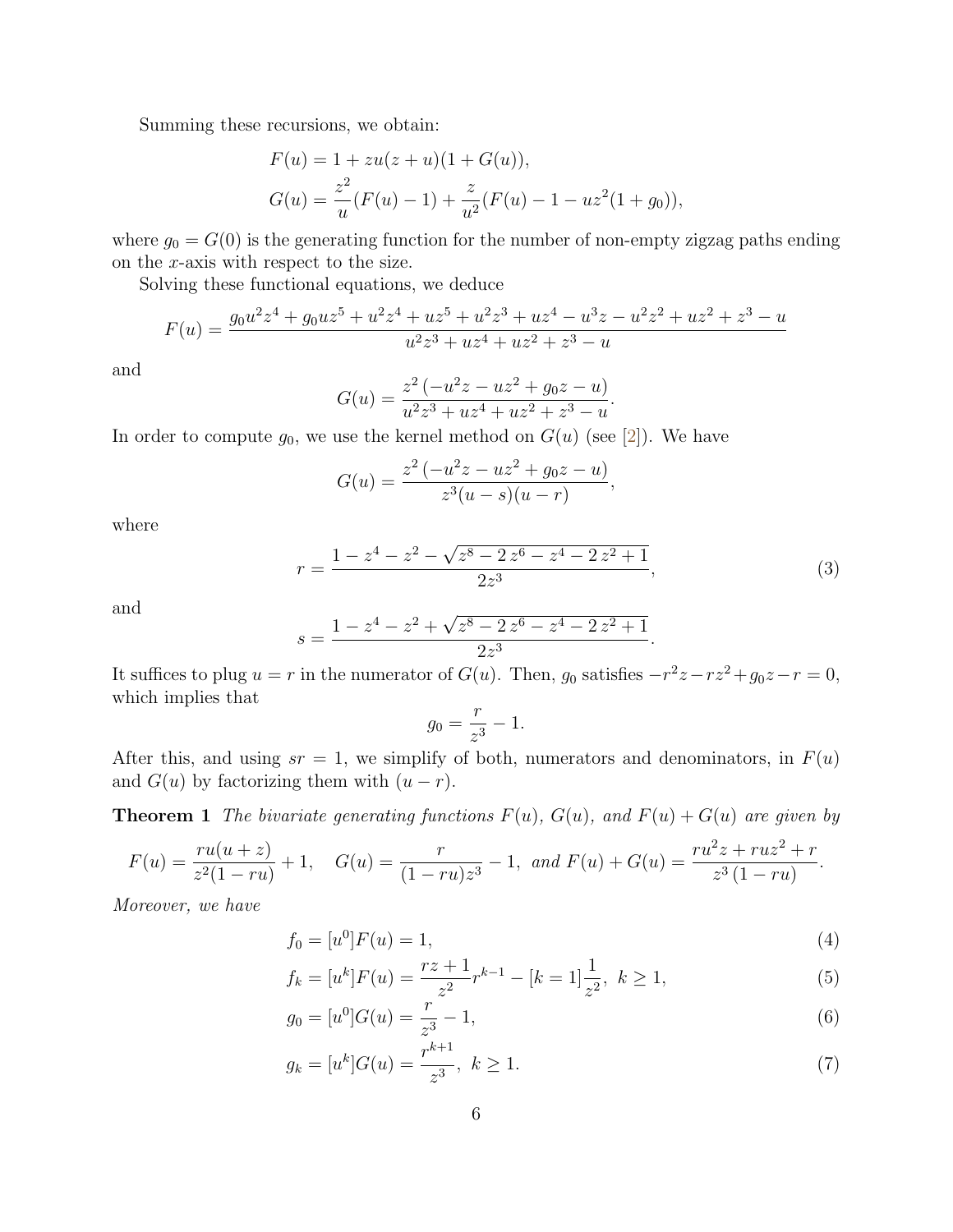The first terms of the series expansion of  $F(u) + G(u)$  are

$$
1 + u2z + (1 + u)z2 + (u + u2)z3 + (2 + u + u3)z4 + (2u + 3u2)z5 + (4 + 2u + u2 + 2u3)z6 + (5u + 6u2 + u4)z7.
$$

Figure [4](#page-6-0) shows the zigzag knight's paths of length 5 ending at height 2.

| ור החדה<br>$- +$ | הרוח הרוח ח<br>$-+$ | הרה הרה הו |
|------------------|---------------------|------------|
|                  |                     |            |
|                  |                     |            |
|                  |                     |            |

<span id="page-6-0"></span>Figure 4: Zigzag knight's path of size 5 ending at height 2.

<span id="page-6-1"></span>Corollary 1 The generating function for the number of zigzag knight's paths of a given size ending on the x-axis is

$$
F(0) + G(0) = \frac{r}{z^3},
$$

and the sequence of coefficients in the series expansion corresponds to  $A004148$  in [\[22\]](#page-15-5) (the non-zero coefficients are the generalized Catalan numbers). The first terms of the series expansion are

$$
1 + z2 + 2z4 + 4z6 + 8z8 + 17z10 + 37z12 + 82z14 + 185z16 + 423z18 + 978z20
$$

.

Corollary 2 The generating function for the number of partial zigzag knight's paths of a given size is

$$
F(1) + G(1) = \frac{rz^2 + rz + r}{z^3(1 - r)},
$$

and the sequence of coefficients of  $z^n$  in the series expansion corresponds to [A088518](https://oeis.org/A088518) in [\[22\]](#page-15-5), which counts also symmetric secondary structures of RNA molecules with n nucleotides. For  $n \geq 0$ , the first terms of the series expansions are

$$
1 + z2 + 2z3 + 2z4 + 4z5 + 5z6 + 9z7 + 12z8 + 21z9 + 29z10 + 50z11.
$$

**Theorem 2** We have  $[z^0]f_0 = 1$ , and for  $n \ge 1$ ,  $k \ge 1$ ,

$$
[z^{2n}]f_{2k+1} = a(n-k, 2k+1) + a(n-k+1, 2k),
$$
  
\n
$$
[z^{2n-1}]f_{2k} = a(n-k, 2k) + a(n-k+1, 2k-1),
$$
  
\n
$$
[z^{2n}]g_{2k} = a(n-k+1, 2k+1),
$$
  
\n
$$
[z^{2n-1}]g_{2k-1} = a(n-k+1, 2k),
$$

where

$$
a(n,k) = \sum_{i=0}^{\lfloor \frac{n-1}{2} \rfloor} \frac{k}{n-i} {n-i \choose i+k} {n-i \choose i}.
$$

All other coefficients are equal to 0.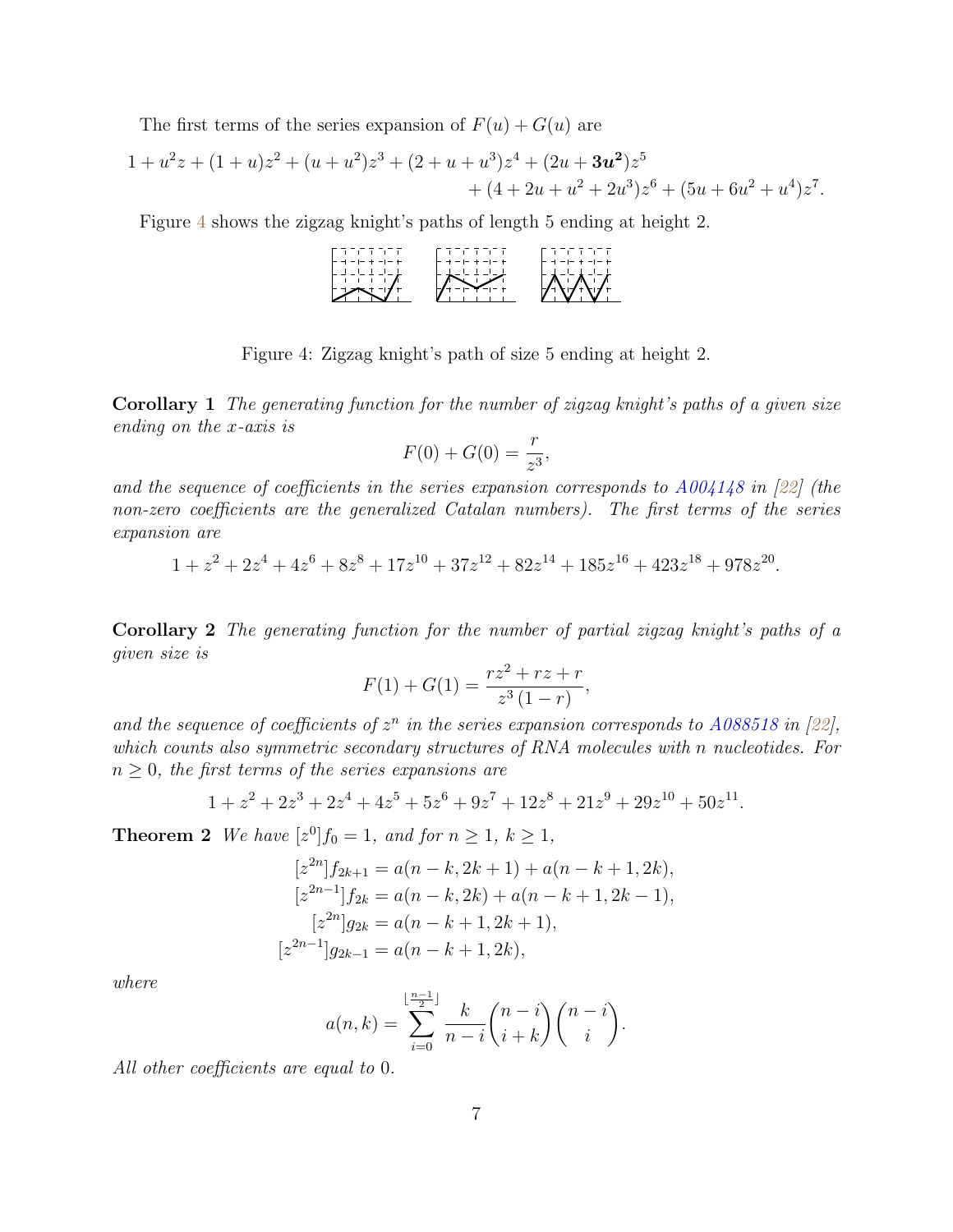*Proof.* Let  $\hat{r}$  be the generating function  $z^{-1/2}r(z^{1/2})$ , where  $r(z)$  is defined in [\(3\)](#page-5-0). Then

$$
\hat{r} = \frac{1 - z - z^2 - \sqrt{1 - 2z - z^2 - 2z^3 + z^4}}{2z^2}.
$$

The generating function  $\hat{r}$  satisfies the functional equation  $\hat{r} = z(1 + (1+z)\hat{r} + z\hat{r}^2)$ . Consider the auxiliary function  $q(z, t)$  defined by

$$
q(z,t) = z(1 + (1+t)q(z,t) + tq(z,t)^{2}) = z\Phi(q(z,t)),
$$

where  $\Phi(u) = (1 + u)(1 + tu)$ . From the Lagrange inversion, (see [\[19\]](#page-15-6) for instance), we have that

$$
[z^n]q(z,t)^k = \frac{k}{n}[u^{n-k}]\Phi(u)^n = \frac{k}{n}[u^{n-k}](u+1)^n(tu+1)^n
$$

$$
= \frac{k}{n}\sum_{i=0}^{n-k} {n \choose n-k-i} {n \choose i}t^i, \quad n \ge 1.
$$

So, we obtain

$$
[z^n]\hat{r}^k = [z^n]q(z, z)^k = [z^n] \sum_{n \ge 1} \frac{k}{n} \sum_{i=0}^{n-k} {n \choose n-k-i} {n \choose i} z^{n+i}
$$

$$
= [z^n] \sum_{i \ge 0} \sum_{n \ge 0} \frac{k}{n+i+1} {n+i+1 \choose n+1-k} {n+i+1 \choose i} z^{n+2i+1}.
$$

Setting  $h = n + 2i + 1$ , this implies

$$
[z^n]\hat{r}^k = [z^n] \sum_{i \ge 0} \sum_{h \ge 2i+1} \frac{k}{h-i} {h-i \choose h-2i-k} {h-i \choose i} z^h
$$

$$
= \sum_{i=0}^{\lfloor \frac{n-1}{2} \rfloor} \frac{k}{n-i} {n-i \choose i+k} {n-i \choose i} = a(n,k).
$$

Then, for all positive integers  $n$  and  $k$  we have

$$
[z^{2n}]r^{2k} = a(n-k, 2k)
$$
 and  $[z^{2n-1}]r^{2k-1} = a(n-k, 2k-1).$ 

From Theorem [1,](#page-5-1) we conclude

$$
[z^{2n}]f_{2k+1} = [z^{2n}] \left( \frac{r^{2k+1}}{z} + \frac{r^{2k}}{z^2} \right) = [z^{2n+1}]r^{2k+1} + [z^{2n+2}]r^{2k}
$$

$$
= a(n-k, 2k+1) + a(n-k+1, 2k).
$$

Analogously we obtain the remaining identities.  $\Box$ 

Here are other examples of the first terms of the series expansions of  $[u^k](F(u) + G(u))$ for  $k = 1, 2, 3$ :

- $z^2 + z^3 + z^4 + 2z^5 + 2z^6 + 5z^7 + 4z^8 + 12z^9 + 8z^{10} + 28z^{11} + 17z^{12}$
- $z + z^3 + 3z^5 + z^6 + 6z^7 + 3z^8 + 13z^9 + 9z^{10} + 29z^{11} + 25z^{12} + 65z^{13}$
- $z^4 + 2z^6 + 6z^8 + z^9 + 15z^{10} + 4z^{11} + 37z^{12} + 14z^{13} + 91z^{14} + 44z^{15}$

which do not appear in [\[22\]](#page-15-5).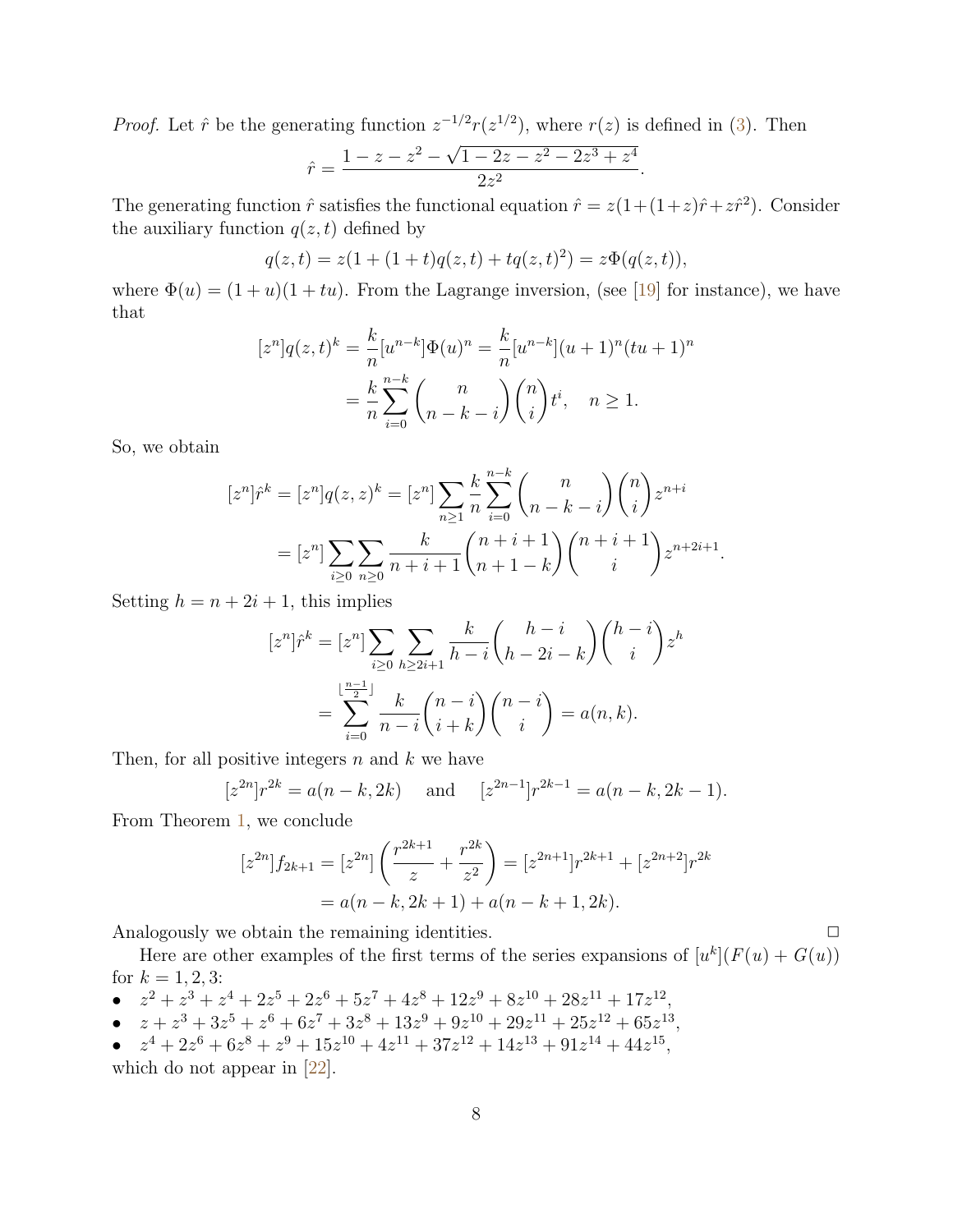#### 2.3 A bijective approach

Corollary [1](#page-6-1) proves that there is a bijection between the set of zigzag knight's paths of size  $n$ ending on the x-axis, and the set of peakless Motzkin paths of length  $n+1$ , i.e., lattice paths in  $\mathbb{N}^2$ , starting at the origin, ending at  $(n+1,0)$ , consisting of steps  $U = (1,1)$ ,  $D = (1,-1)$ ,  $F = (1, 0)$ , and avoiding the pattern UD (see for instance [\[10\]](#page-14-13)). Any non-empty peakless Motzkin path is either of the form (1)  $FQ$ , or (2) URDS, or (3) URD where Q (resp. R, S) is a possible empty (resp. non-empty) peakless Motzkin path. Let  $\mathcal{M}_n$  be the set of peakless Motzkin paths of length n, and  $\mathcal{M} = \bigcup_{n \geq 0} \mathcal{M}_n$ .

On the other hand, any zigzag knight's path is either of the form (1)  $N\bar{N}\beta$ , (2)  $E\bar{E}\beta$ , or (3)  $N\bar{E}\beta\bar{N}\gamma$ , where  $\beta, \gamma$  are zigzag knight's paths, and  $N = (1, 2), \bar{N} = (1, -2), E = (2, 1),$  $E = (2, -1)$ . We refer to the top of Figure [5](#page-8-0) for an illustration of these different forms. Let  $\mathcal{R}_n$  be the set of zigzag paths of semi-size n ending on the x-axis, and  $\mathcal{R} = \bigcup_{n\geq 0} \mathcal{R}_n$ .

<span id="page-8-1"></span>**Definition 1** We recursively define the map  $\psi$  from R to M as follows. For  $\alpha \in \mathcal{R}$ , we set:

$$
\psi(\alpha) = \begin{cases}\nF & \text{if } \alpha = \epsilon, \\
U\psi(\beta)D & \text{if } \alpha = E\bar{E}\beta \text{ with } \beta \in \mathcal{R}, \\
F\psi(\beta) & \text{if } \alpha = N\bar{N}\beta \text{ with } \beta \in \mathcal{R}, \\
U\psi(\beta)D\psi(\gamma) & \text{if } \alpha = N\bar{E}\beta E\bar{N}\gamma \text{ with } \beta, \gamma \in \mathcal{R}. \quad (iv)\n\end{cases}
$$

Due to the recursive definition, the image by  $\psi$  of a zigzag knight's path of semi-size n is a peakless Motzkin path of length  $n + 1$ . For instance, the images of NN, EE, NNNN are respectively  $FF$ ,  $FFF$ , and  $UFD$ . We refer to Figure [5](#page-8-0) for an illustration of this mapping.



<span id="page-8-0"></span>Figure 5: Illustration of the map  $\psi$  according to Definition [1.](#page-8-1)

**Theorem 3** For all  $n \geq 2$ , the map  $\psi$  induces a bijection between  $\mathcal{R}_n$  and  $\mathcal{M}_{n+1}$ .

*Proof.* In Section 2.2, we have proved that the cardinality of  $\mathcal{R}_n$  is given by the *n*-th term of generalized Catalan number. So it suffices to prove the injectivity of  $\psi$ . We proceed by induction on n. The case  $n = 0$  is obvious since  $\mathcal{R}_0 = {\epsilon}$  and  $\mathcal{M}_1 = {F}$ . For all  $k \leq n$ , we assume that  $\psi$  is an injection from  $\mathcal{R}_k$  to  $\mathcal{M}_{k+1}$ , and we prove the result for  $k = n + 1$ .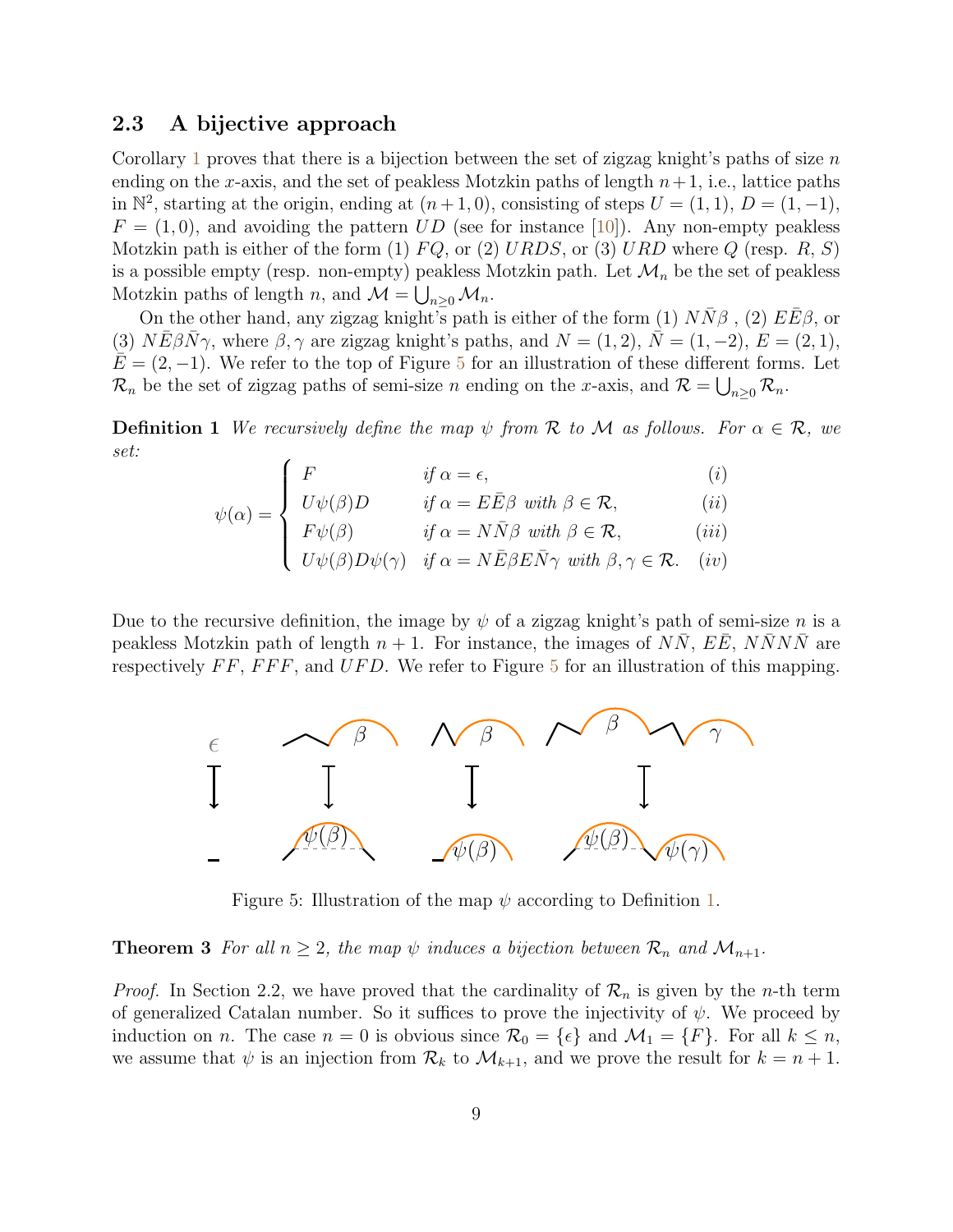According to Definition [1,](#page-8-1) if  $\alpha$  and  $\beta$  in  $\mathcal{R}_{n+1}$  satisfy  $\psi(\alpha) = \psi(\beta)$ , then  $\alpha$  and  $\beta$  necessarily come from the same case among  $(i) - (iv)$ . Using the induction hypothesis, we conclude directly that  $\alpha = \beta$ , which completes the induction. Thus  $\psi$  is injective and so bijective.  $\Box$ 

## 3 Knight's paths of a given length

Knight's paths of a given length n are clearly in one-to-one correspondence with basketball walks (see [\[1,](#page-13-0) [4,](#page-14-9) [8,](#page-14-10) [9\]](#page-14-11)), i.e., lattices paths in  $\mathbb{N}^2$ , starting at the origin, and consisting of n steps lying in  $S' = \{(1, 1), (1, -1), (1, 2), (1, -2)\}\.$  In [\[4\]](#page-14-9), Banderier et al. (see Prop. 3.7) prove that the generating function  $E(z) = \sum_{n\geq 0} e_n z^n$  for the number of these paths with respect to the length satisfies

$$
z4E4 - (2z3 + z2)E3 + (3z2 + 2z)E2 - (2z + 1)E + 1 = 0,
$$

and they obtain

$$
e_n = \frac{1}{n+1} \sum_{i=0}^{\lfloor n/2 \rfloor} {2n+2 \choose i} {n-i-1 \choose n-2i}.
$$

The first values of  $e_n$ ,  $n \ge 0$ , are 1, 0, 2, 2, 11, 24, 93, 272, 971, 3194, 11293 (sequence [A187430\)](https://oeis.org/A187430).

#### 3.1 Partial knight's paths

Partial knight's paths are also handled by Banderier et al. in [\[4\]](#page-14-9). In their Prop. 3.2, they prove that the generating function for basketball walks with respect to the number of steps, starting at the origin, ending at height  $k$ , is given by

$$
\frac{u_1^{k+1}(z) - u_2^{k+1}(z)}{u_1(z) - u_2(z)},
$$

where  $u_1(z)$  and  $u_2(z)$  are the small roots of

$$
1 - z(u^{-2} + u^{-1} + u + u^2) = 0.
$$

For instance (see [\[4\]](#page-14-9)), the generating function for basketball walks with respect to the number of steps, starting at the origin, ending at height  $k, k = 1, 2$ , are respectively

$$
\frac{1}{2}\left(1+\sqrt{\frac{2-3z-2\sqrt{1-4z}}{z}}\right) \text{ and } \frac{3-\sqrt{1-4z}-\sqrt{2+12z+2\sqrt{1-4z}}}{4z}.
$$

The first terms of the series expansions are respectively  $z + z^2 + 3z^3 + 7z^4 + 22z^5 + 65z^6 +$  $213z^7$  (sequence [A166135\)](https://oeis.org/A166135) and  $z + z^2 + 4z^3 + 9z^4 + 31z^5 + 91z^6 + 309z^7$  (sequence [A111160\)](https://oeis.org/A111160).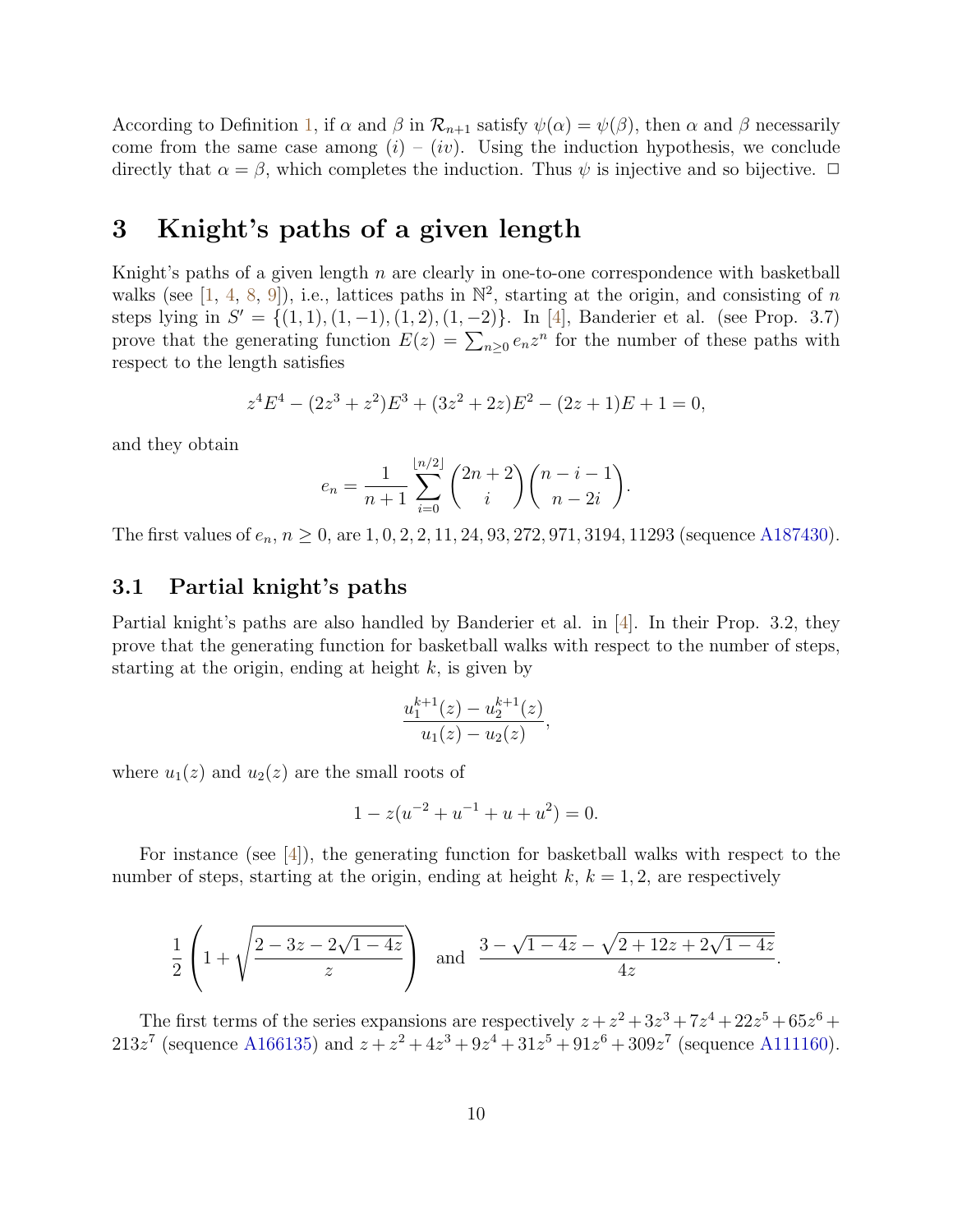### 3.2 Zigzag knight's paths

In this part, we count partial zigzag knight's paths of a given length. We adopt the notation used in Section 2.2 for zigzag paths of given length. Then, we easily have the following equations:

<span id="page-10-0"></span>
$$
f_0 = 1, f_1 = z(f_0 + g_0), \text{ and } f_2 = z(f_0 + g_0 + g_1),
$$
  
\n
$$
f_k = zg_{k-1} + zg_{k-2}, \quad k \ge 3,
$$
  
\n
$$
g_k = zf_{k+1} + zf_{k+2}, \quad k \ge 0,
$$
\n(8)

Summing the recursions in [\(8\)](#page-10-0), we have:

$$
F(u) = 1 + u(z + g_0 z) + z(f_0 + g_0 + g_1)u^2 + z \sum_{k \ge 3} g_{k-1}u^k + z \sum_{k \ge 3} g_{k-2}u^k,
$$
  
= 1 + u(z + g\_0 z) + z(f\_0 + g\_0 + g\_1)u^2 + zu(G(u) - g\_0 - g\_1 u) + zu^2(G(u) - g\_0),  
= 1 + zu(1 + u)(1 + G(u)),  

$$
G(u) = z \sum_{k \ge 0} f_{k+1}u^k + z \sum_{k \ge 0} f_{k+2}u^k
$$
  
=  $\frac{z}{u}(F(u) - 1) + \frac{z}{u^2}(F(u) - 1 - uz(1 + g_0)),$ 

where  $g_0 = G(0)$  is the generating function with respect to the length for the number of non-empty zigzag knight paths ending on the x-axis.

Solving these functional equations, we deduce

$$
F(u) = \frac{g_0 u^2 z^3 + g_0 u z^3 + u^2 z^3 - u^3 z + u^2 z^2 + u z^3 - u^2 z + 2 u z^2 + z^2 - u}{u^2 z^2 + 2 u z^2 + z^2 - u},
$$

and

$$
G(u) = \frac{z^2(-u^2 + g_0 - 2u)}{u^2 z^2 + 2 u z^2 + z^2 - u}.
$$

In order to compute  $g_0$ , we use the kernel method on  $G(u)$ . We have

$$
G(u) = \frac{z^2(-u^2 + g_0 - 2u)}{z^2(u - r)(u - s)},
$$

where

$$
r = \frac{1 - 2z^2 - \sqrt{1 - 4z^2}}{2z^2} \tag{9}
$$

<span id="page-10-1"></span>.

and

$$
s = \frac{1 - 2z^2 + \sqrt{1 - 4z^2}}{2z^2}
$$

Plugging  $u = r$  in the numerator of  $G(u)$ , we obtain  $-r^2 + g_0 - 2r = 0$ , which implies that  $g_0 = r(2 + r)$ . After this, and using  $sr = 1$ , we simplify of both, numerators and denominators, in  $F(u)$  and  $G(u)$  by factorizing them with  $(u - r)$ .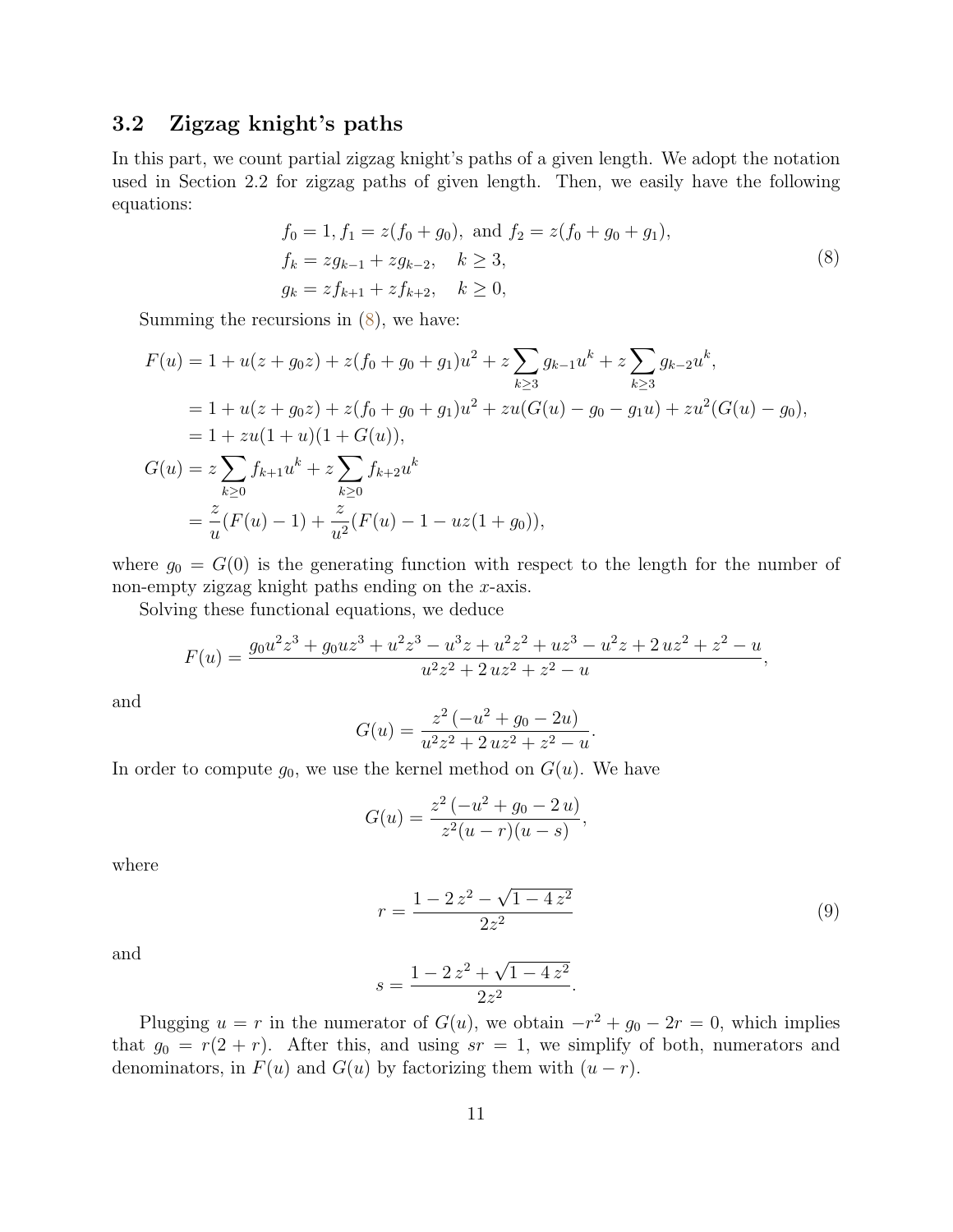**Theorem 4** The bivariate generating functions  $F(u)$ ,  $G(u)$ , and  $F(u) + G(u)$  are given by

$$
F(u) = \frac{ru^2 + ur(1-z) + z}{(1 - ru) z}, \quad G(u) = \frac{r(u+r+2)}{1 - ru},
$$

and

<span id="page-11-1"></span>
$$
F(u) + G(u) = \frac{r^2z + ru^2 + ru + 2rz + z}{(1 - ru)z}.
$$

Moreover, we have

$$
f_0 = [u^0]F(u) = 1,\t\t(10)
$$

$$
f_k = [u^k]F(u) = \frac{1+r}{z}r^{k-1} - [k=1]\frac{1}{z}, \ k \ge 1,
$$
\n(11)

$$
g_0 = [u^0]G(u) = r(2+r),
$$
\n<sup>(12)</sup>

$$
g_k = [u^k]G(u) = \frac{r^{k+1}}{z^2}, \ k \ge 1.
$$
\n<sup>(13)</sup>

The first terms of the series expansion of  $F(u) + G(u)$  are

$$
1 + (u + u2)z + (2 + u)z2 + (2u + 3u2 + u3)z3 + (5 + 4u + u2)z4+ (5u + 9u2 + 5u3 + u4)z5 + (14 + 14u + 6u2 + u3)z6.
$$

Figure [6](#page-11-0) shows the zigzag knight's paths of length 5 ending at height 1.

|   | $\epsilon = 1 - 1$       | .<br>$- - +$ |  |
|---|--------------------------|--------------|--|
|   | $\overline{\phantom{0}}$ | ⋀            |  |
| ↙ |                          |              |  |

<span id="page-11-0"></span>Figure 6: Partial zigzag knight's path of length 5 ending at height 1.

<span id="page-11-2"></span>Corollary 3 The generating function for the number of zigzag knight paths of a given length ending on the x-axis is

$$
F(0) + G(0) = 1 + r(2+r),
$$

and the sequence of coefficients in the series expansion corresponds to the Catalan numbers [\(A000108](https://oeis.org/A000108) in [\[22\]](#page-15-5)). The first terms of the series expansion are

$$
1 + 2z2 + 5z4 + 14z6 + 42z8 + 132z10 + 429z12 + 1430z14 + 4862z16 + 16796z18 + 58786x20.
$$

Corollary 4 The generating function for the number of partial zigzag knight's paths of a given length is

$$
F(1) + G(1) = \frac{2rz + r}{(1-r)z^2} = \frac{4z + 2}{1 - 4z^2 + \sqrt{1 - 4z^2}},
$$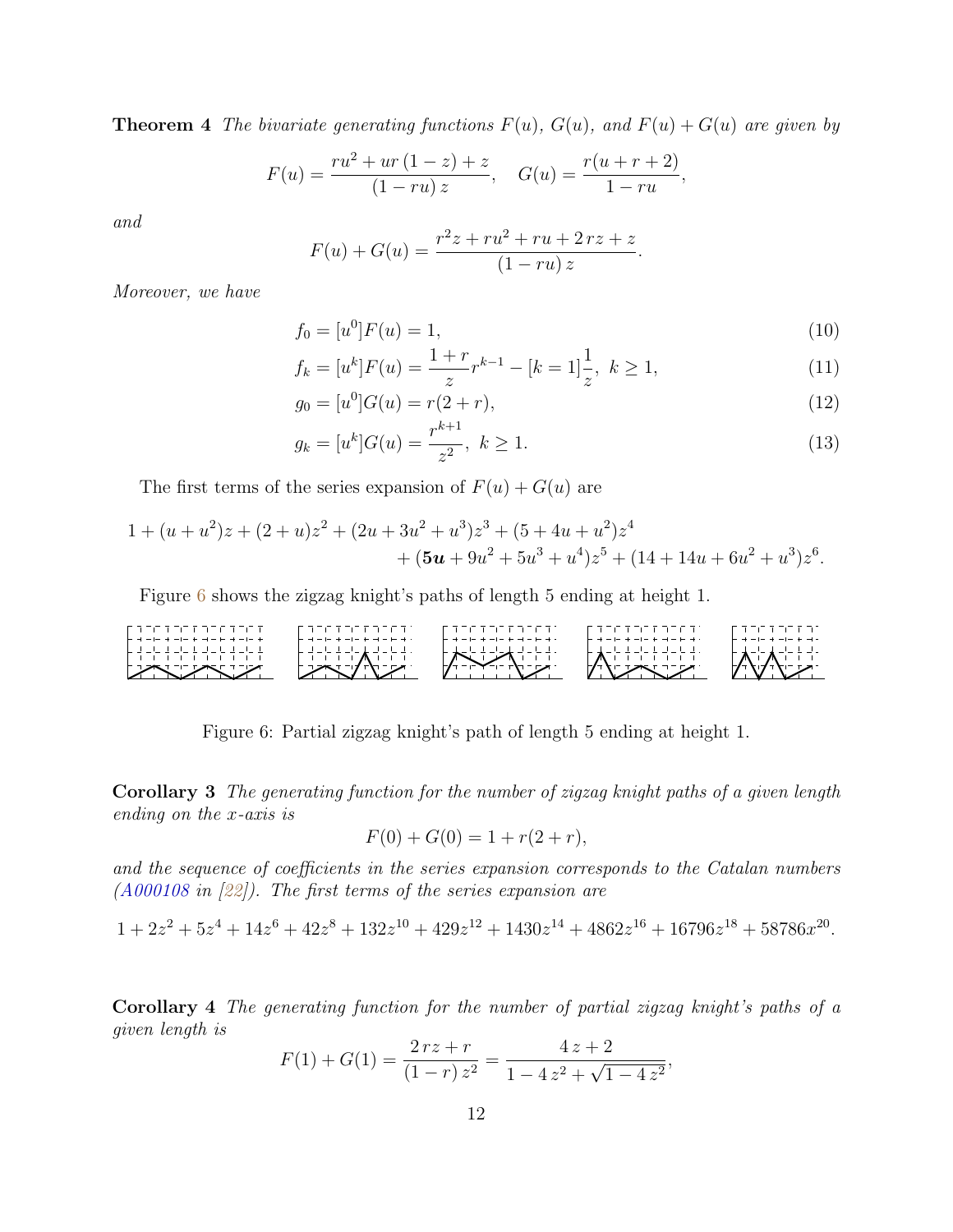and the sequence of coefficients in the series expansion corresponds to [A210736](https://oeis.org/A210736) in [\[22\]](#page-15-5). The first terms of the series expansion are

$$
1 + 2z + 3z2 + 6z3 + 10z4 + 20z5 + 35z6 + 70z7 + 126z8 + 252z9 + 462z10.
$$

**Corollary 5** We have  $[z^0]f_0 = 1$ , and for  $n \ge 1$ ,

$$
[z^{2n-1}]f_k = \frac{2k-1}{n+k} \binom{2n}{n-k+1}, \ k \ge 1,
$$
  

$$
[z^{2n}]g_0 = \frac{1}{n+2} \binom{2n+2}{n+1},
$$
  

$$
[z^{2n}]g_k = \frac{k+1}{n+1} \binom{2n+2}{n-k}, \ k \ge 1.
$$

All other coefficients are equal to 0.

*Proof.* The generating function  $\hat{r} := r(z^{1/2})$  (see eq. [\(9\)](#page-10-1)) satisfies the functional equation  $\hat{r} = x\Phi(\hat{r})$ , where  $\Phi(u) = u^2 + 2u + 1$ . From the Lagrange inversion we have that

$$
[z^{2n}]r^k = [z^n]\hat{r}^k = \frac{k}{n}[u^{n-k}]\Phi(u)^n = \frac{k}{n}[u^{n-k}](u+1)^{2n} = \frac{k}{n}\binom{2n}{n-k}, \quad n \ge 1.
$$

From eq.  $(11)$  we have

$$
[z^{2n-1}]f_k = [z^{2n}](r^{k-1} + r^k) = \frac{k-1}{n} \binom{2n}{n-k+1} + \frac{k}{n} \binom{2n}{n-k}
$$

$$
= \frac{k-1}{n} \binom{2n}{n-k+1} + \frac{k(n-k+1)}{n(n+k)} \binom{2n}{n-k+1}
$$

$$
= \frac{2k-1}{n+k} \binom{2n}{n-k+1}.
$$

On the other hand,

$$
[z^{2n}]g_0 = [z^{2n}]r(2+r) = \frac{2}{n} \binom{2n}{n-1} + \frac{2}{n} \binom{2n}{n-2} = \frac{1}{n+2} \binom{2n+2}{n+1},
$$

and for  $k \geq 1$ 

$$
[z^{2n}]g_k = [z^{2n}] \frac{r^{k+1}}{z^2} = [z^{2n+2}]r^{k+1} = \frac{k+1}{n+1} {2n+2 \choose n-k}.
$$

 $\Box$ 

Here are other examples of the first terms of the series expansions of  $[u^k](F(u) + G(u))$ for  $k = 1, 2, 3$ :

- $z + z^2 + 2z^3 + 4z^4 + 5z^5 + 14z^6 + 14z^7 + 48z^8 + 42z^9 + 165z^{10}$
- $z + 3z^3 + z^4 + 9z^5 + 6z^6 + 28z^7 + 27z^8 + 90z^9 + 110z^{10}$
- $z^3 + 5z^5 + z^6 + 20z^7 + 8z^8 + 75z^9 + 44z^{10} + 275z^{11} + 208z^{12}$ , which do not appear in [\[22\]](#page-15-5).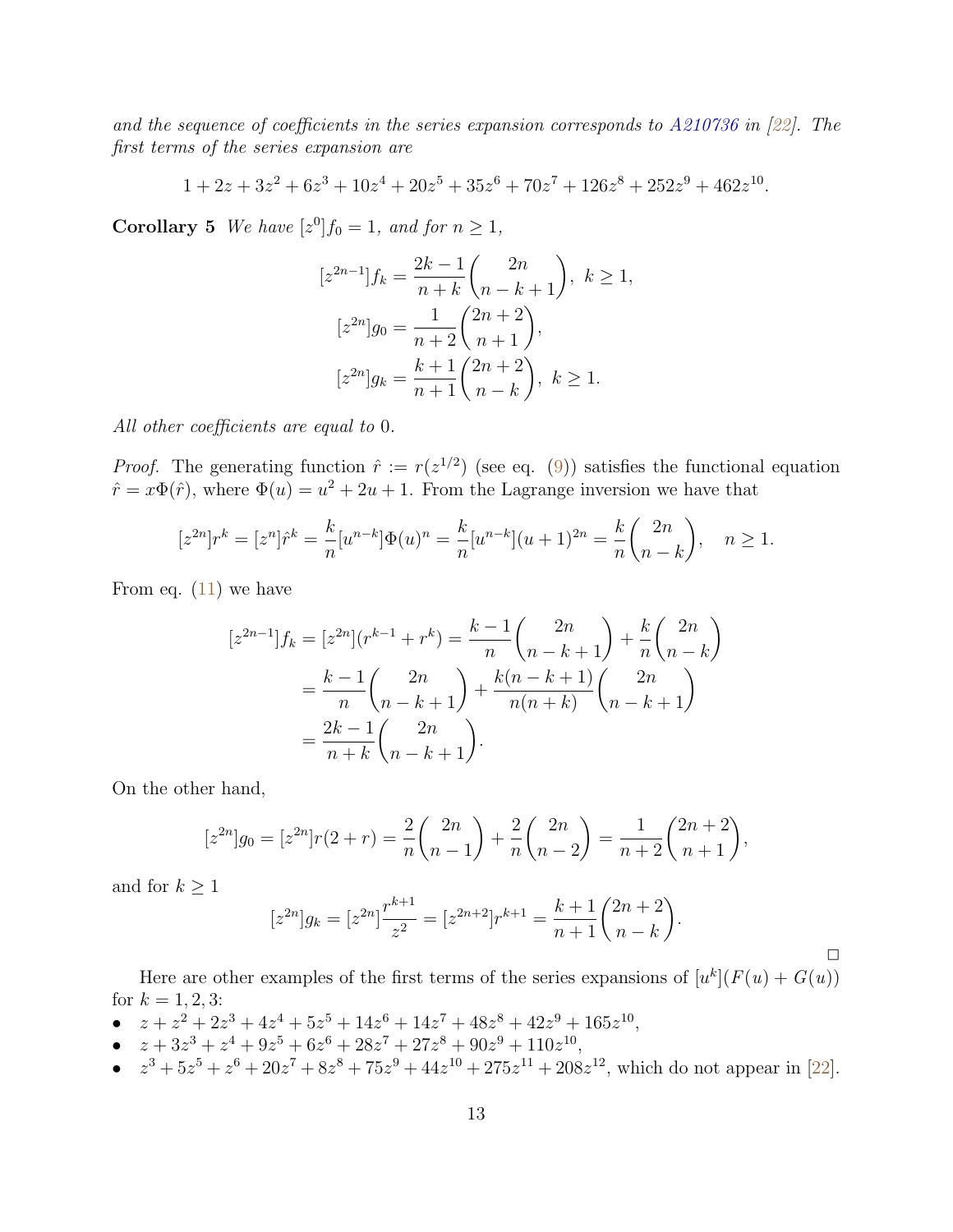#### 3.3 A bijective approach

Corollary [3](#page-11-2) proves that there is a bijection between the set of zigzag knight's paths of semilength n ending on the x-axis, and the set of Dyck paths of semi-length n. Any non-empty Dyck path is either of the form (1)  $UD$ , (2)  $UQD$ , (3)  $UDQ$  or (4)  $UQDR$  where  $Q, R$  are non-empty Dyck paths. Let  $\mathcal{D}_n$  (resp.  $\mathcal{S}_n$ ) be the set of Dyck paths (resp. zigzag paths) of semi-length *n*, and  $\mathcal{D} = \bigcup_{n\geq 0} \mathcal{D}_n$  (resp.  $\mathcal{S} = \bigcup_{n\geq 0} \mathcal{S}_n$ ).

<span id="page-13-2"></span>**Definition 2** We recursively define the map  $\phi$  from S to D as follows. For  $\alpha \in \mathcal{S}$ , we set:

$$
\phi(\alpha) = \begin{cases}\nUD & \text{if } \alpha = \epsilon, & (i) \\
U\phi(\beta)D & \text{if } \alpha = E\bar{E}\beta \text{ with } \beta \in \mathcal{S}, & (ii) \\
UD\phi(\beta) & \text{if } \alpha = N\bar{N}\beta \text{ with } \beta \in \mathcal{S}, & (iii) \\
U\phi(\beta)D\phi(\gamma) & \text{if } \alpha = N\bar{E}\beta E\bar{N}\gamma \text{ with } \beta, \gamma \in \mathcal{S}. & (iv)\n\end{cases}
$$

Due to the recursive definition, the image by  $\phi$  of zigzag knight's path of semi-length n is a Dyck path of semi-length  $n + 1$ . For instance, the images of  $N\overline{N}$ ,  $E\overline{E}$ ,  $N\overline{N}N\overline{N}$  are respectively UDUD, UUDD, and UDUDUD. We refer to Figure [7](#page-13-1) for an illustration of this mapping.



<span id="page-13-1"></span>Figure 7: Illustration of the map  $\phi$  according to Definition [2.](#page-13-2)

The proof of the following theorem is obtain *mutatis mutandis* as for Theorem 2 (see Section 2).

**Theorem 5** For all  $n \geq 2$ , the map  $\phi$  induces a bijection between  $S_n$  and  $\mathcal{D}_{n+1}$ .

### References

<span id="page-13-0"></span>[1] A. Ayyer, D. Zeilberger, The number of [old-time] basketball games with final score  $n : n$  where the home team was never losing but also never ahead by more than w points, Electron. J. Combin. 14 (1) (2007), #P8.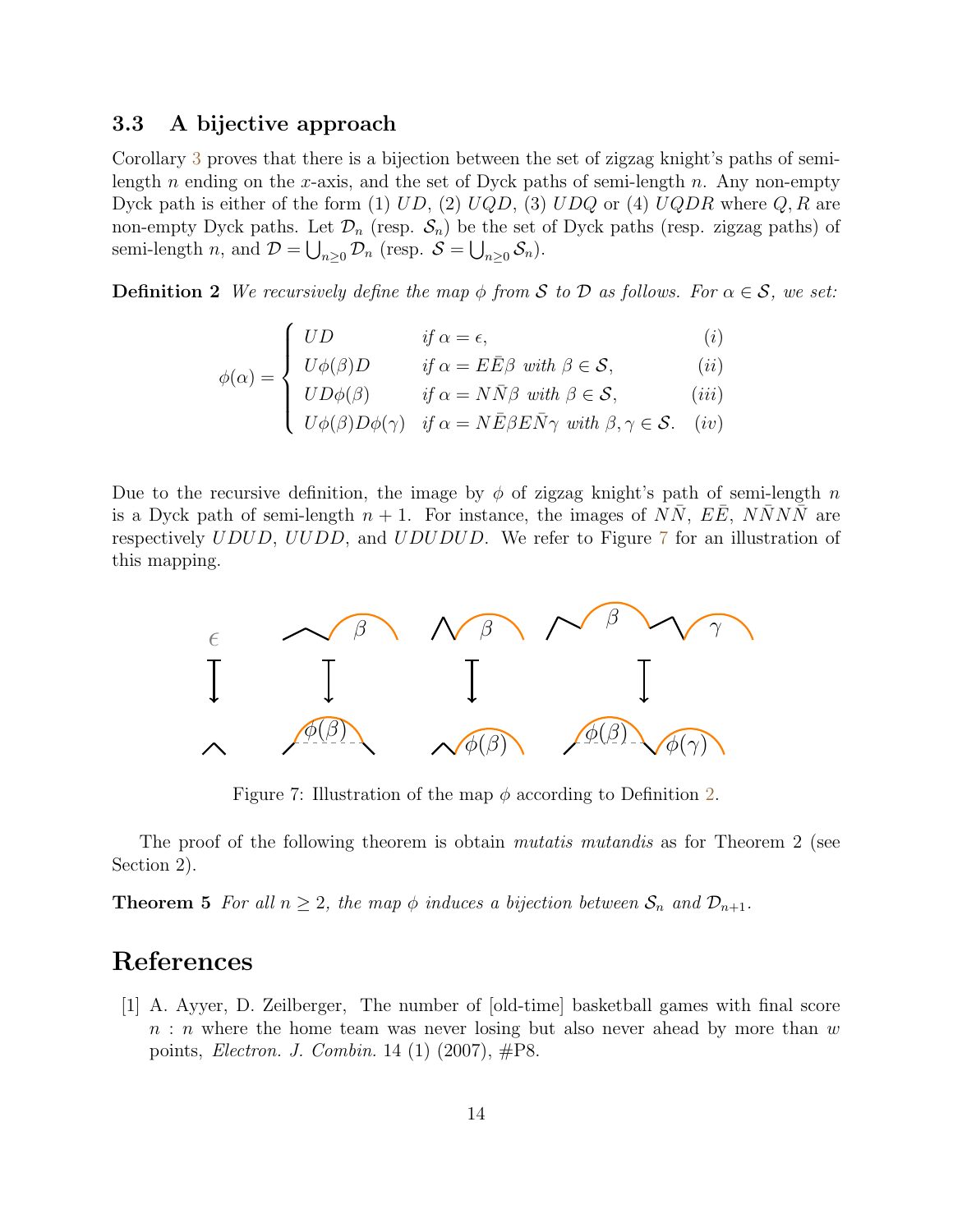- <span id="page-14-12"></span>[2] C. Banderier, M. Bousquet-M´elou, A. Denise, P. Flajolet, D. Gardy, D. Gouyou-Beauchamps, Generating functions for generating trees, Discrete Math. 246 (2002), 29–55.
- <span id="page-14-2"></span>[3] C. Banderier, M. Wallner, Lattice paths with catastrophes, Discrete Math Theor. Comput. Sci. 19 (1) (2017),  $\#23$ .
- <span id="page-14-9"></span>[4] C. Banderier, C. Krattenthaler, A. Krinik, D. Kruchinin, V. Kruchinin, D. Nguyen, M. Wallner, Explicit formulas for enumeration of lattice paths: basketball and the kernel method. Lattice Path Combinatorics and Applications. Developments in Mathematics Series (Springer), (2019), 78–118.
- <span id="page-14-3"></span>[5] E. Barcucci, A. Del Lungo, S. Fezzi, R. Pinzani, Nondecreasing Dyck paths and  $q$ -Fibonacci numbers, Discrete Math. 170 (1997), 211–217.
- <span id="page-14-4"></span>[6] J.-L. Baril, A. Petrossian, Equivalence classes of Dyck paths modulo some statistics, Discrete Math. 338 (2015), 655–660.
- <span id="page-14-0"></span>[7] J.-L. Baril, D. Bevan, S. Kirgizov, Bijections between directed animals, multisets and Grand-Dyck paths, Electron. J. Combin. 27 (2020), #P2.10.
- <span id="page-14-10"></span>[8] J. Bettinelli, E. Fusy, C. Mailler, L. Randazzo, A bijective study of basketball walks, Séminaire Loth. Combin. 77 (2016), Article B77a.
- <span id="page-14-11"></span>[9] M. Bousquet-Mélou, Discrete excursions, *Séminaire Loth. Combin.* 57 (2008), Article B57d.
- <span id="page-14-13"></span>[10] N. Cameron, E. Sullivan, Peakless Motzkin paths with marked level steps at fixed height, *Discrete Math.* 344 (2021), 112154.
- <span id="page-14-5"></span>[11] E. Deutsch, Dyck path enumeration, Discrete Math. 204 (1999), 167–202.
- <span id="page-14-8"></span>[12] L. Euler, Solution d'une question curieuse qui ne paroit soumise `a aucune analyse, Mem. Acad. Sci. Berlin, (1959), 310–337.
- <span id="page-14-6"></span>[13] R. Flórez, J. L. Ramírez, Enumerating symmetric and asymmetric peaks in Dyck paths, Discrete Math. 343 (2020), 112118.
- <span id="page-14-1"></span>[14] D. E. Knuth. The Art of Computer Programming, Vol. III: Sorting and Searching (2nd ed.), Addison-Wesley, p. 48, "Such arrangements were introduced by Alfred Young in 1900," 1973.
- [15] G. Kreweras, Sur les éventails de segments, *Cahiers du Bureau universitaire de recherche*  $o$ pérationnelle, Série Recherche, 15(1970), 3–41.
- <span id="page-14-7"></span>[16] J. Labelle, Y.-N. Yeh, Dyck paths of knight moves, Discrete Appl. Math. 24 (1989), 213–221.